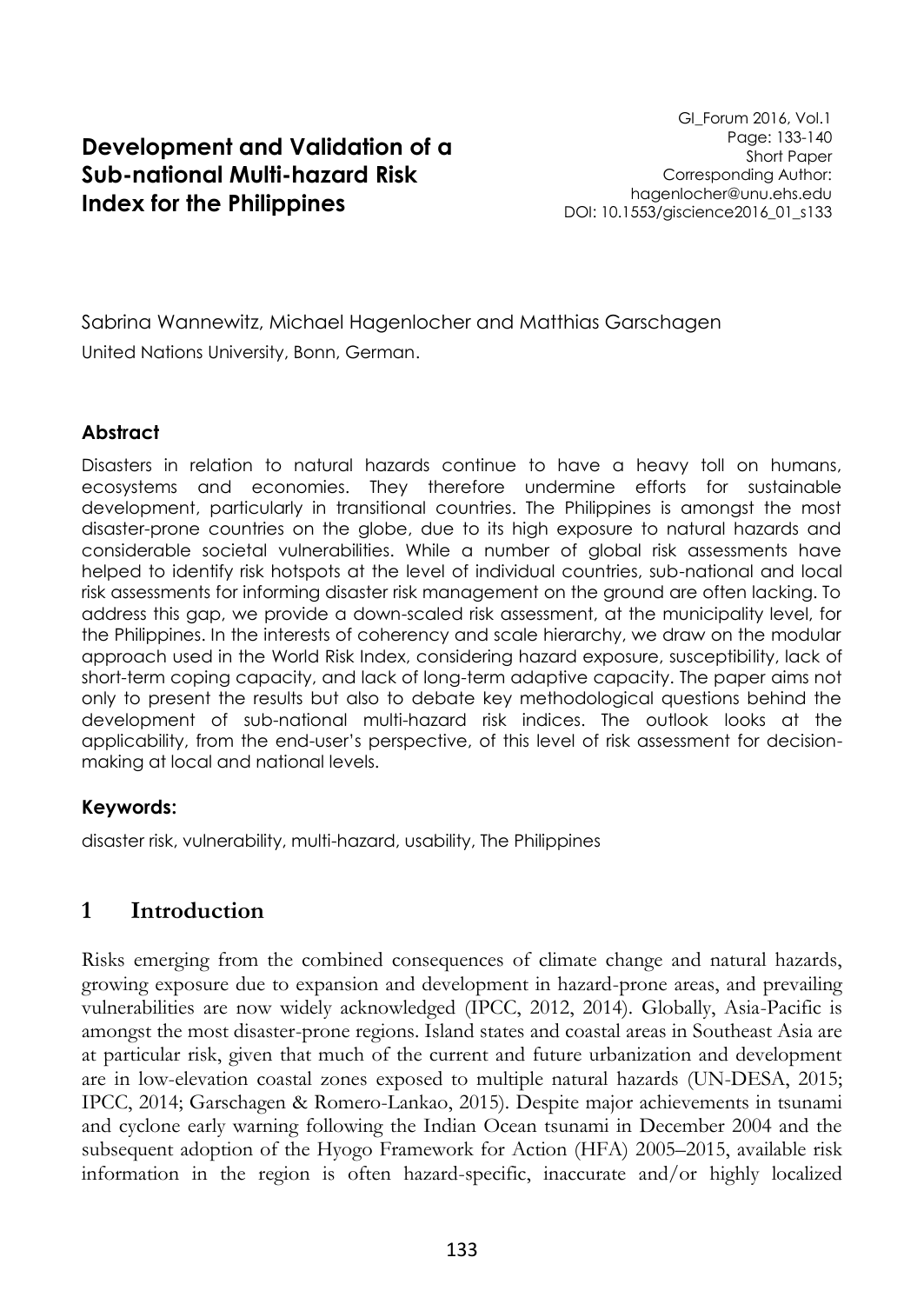(UNESCAP, 2011). Therefore, major gaps persist in terms of coherent and available information on geographical patterns of disaster risk with a comprehensive view of exposure to multiple hazards as well as of societal factors of vulnerability.

While a range of global multi-hazard risk assessments exist at country level, such as the World Risk Index (BEH & UNU-EHS, 2015; Welle & Birkmann, 2015), the INFORM Index (INFORM, 2016), the Climate Risk Index (Kreft et al., 2016) and the Disaster Risk Index (Peduzzi et al., 2009), these indices cannot account for the spatial variability in exposure and vulnerability patterns within countries. In contrast, local risk assessments mostly focus on selective case studies and very fine spatial resolutions, e.g. at the level of individual communities. The middle ground in terms of spatial resolution is therefore typically underemphasized, or even lacking, in existing risk assessments. This is striking given that it is one of the most relevant scales for national and regional policy-making and practical action in disaster risk management.

This paper therefore presents the development of a composite index that represents multihazard risk and its two components, exposure and vulnerability, at a sub-national scale for one of the countries with the highest disaster risk – the Philippines (rank 3 out of 171 in the 2015 World Risk Report). The conceptualization of risk and the index-based approach for its assessment are closely linked to the annual World Risk Report (BEH & UNU-EHS, 2015). As well as down-scaling the global World Risk Index to the municipality level, another objective is to examine the utility of such a sub-national index for disaster risk reduction and management through expert-based validation.

## **2 Methods**

### **Study area**

The Philippines is an archipelago in South-East Asia of approximately 300,000 km2, composed of 7,101 islands. The lower- to middle-income country is divided into three main island groups, 18 regions, 81 provinces, 144 cities, 1,490 municipalities and 42,029 barangays (PSA, 2015). Due to rapid urbanization between 1950 and 1990, almost half of the Philippine population of 92 million currently lives in settlements classified as urban (UN-DESA, 2015). Despite ongoing urbanization, the steady population growth is expected to lead simultaneously to an increase in the rural population, keeping the split between urban and rural populations the same (roughly 50% urban, 50% rural) until 2050 (UN-DESA, 2015). The densely populated islands are located directly on the Pacific Ring of Fire and the Typhoon Belt and are therefore exposed to a multitude of natural hazards, with event numbers and impacts increasing (IPCC, 2012, 2014). According to the International Disaster Database (EM-DAT, 2016), storms, floods, landslides and earthquakes were the most frequently occurring hazards between 1990 and 2014, with storms causing most fatalities and the highest economic losses.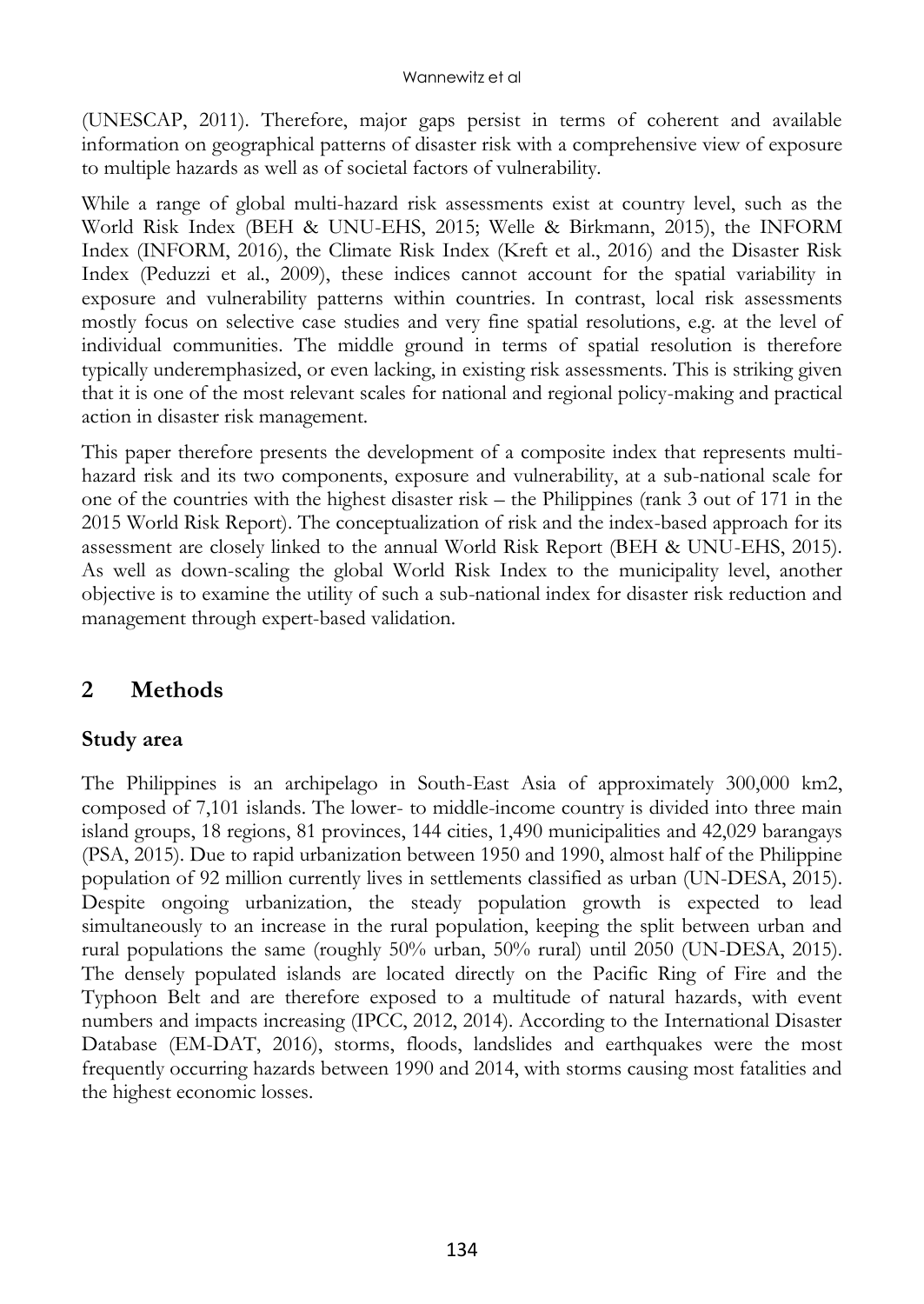#### **Multi-hazard risk assessment using an index-based approach**

The Intergovernmental Panel on Climate Change (IPCC) defines risk as the likelihood of severe alterations in the functioning of a society or community resulting from the interaction of natural hazards with the vulnerability of exposed population groups (IPCC, 2014). In line with the IPCC framing of risk, the global World Risk Index (BEH & UNU-EHS, 2015; Welle & Birkmann, 2015) is designed as a composite index comprising indicators for both exposure and vulnerability, in which vulnerability is viewed as a product of susceptibility, and the short-term coping and long-term adaptive capacities of a society. In the interests of coherency and scale hierarchy, the approach presented here follows the conceptual framing of the World Risk Index and aims at a down-scaling from the national to the sub-national level at the resolution of municipalities.

In the initial step, a hazard profile of the Philippines was developed on the basis of a review of the literature as well as through the analysis of hazard events in the Philippines provided by different hazard databanks (e.g. the EM-DAT database). The analysis revealed that storms, floods, landslides, earthquakes and tsunamis are among the most relevant hazards for the country. Data for these hazards was obtained from the UNEP Preview Grid platform (http://preview.grid.unep.ch) and combined with gridded high-resolution population data obtained from WorldPop (http://www.worldpop.org.uk) into spatially explicit exposure layers. In the next step, relevant vulnerability indicators, including indicators of susceptibility, and (lack of) short-term coping and long-term adaptive capacity, were identified by drawing on the indicators used in the World Risk Report (BEH & UNU-EHS, 2015) and a systematic review of the literature using predefined search terms in the Web of ScienceTM and Scopus databases. Next, after intensive data-mining using both national and global data repositories, 13 susceptibility indicators, 9 indicators for lack of coping capacity and 4 for lack of adaptive capacity were populated with data (Table 1 and Figure 1). Socio-economic data for the vulnerability indicators was obtained from the 2010 Census of Population and Housing (https://psa.gov.ph) and the USAID-funded 2008 Demographic and Health Survey (NSO & ICO, 2009). Information on stunting in children was accessed from the Food and Agriculture Organization of the United Nations (FAO), while data on infrastructure (location of roads, hospitals, police stations, fire stations and schools) was acquired from OpenStreetMap (http://www.openstreetmap.org/) and the national Department of Education (DepEd). Data on the location of violent conflicts and aid projects was downloaded from the Uppsala Conflict Data Program (http://www.ucdp.uu.se/ged/data.php) and the AidData initiative (http://aiddata.org/) respectively. The National Statistical Coordination Board (NSCB) of the Philippines provided data on governance. Information on protected areas and changes in forest cover was obtained from the UNEP Protected Planet initiative [\(http://www.protectedplanet.net\)](http://www.protectedplanet.net/) and Hansen et al. (2014).

| Indicator name                           | 519T | Data source (year)              |
|------------------------------------------|------|---------------------------------|
| Exposure                                 |      |                                 |
| Population exposed to earthquakes $(\%)$ |      | <b>UNEP Preview (1973-2007)</b> |

**Table 1:** Indicators and datasets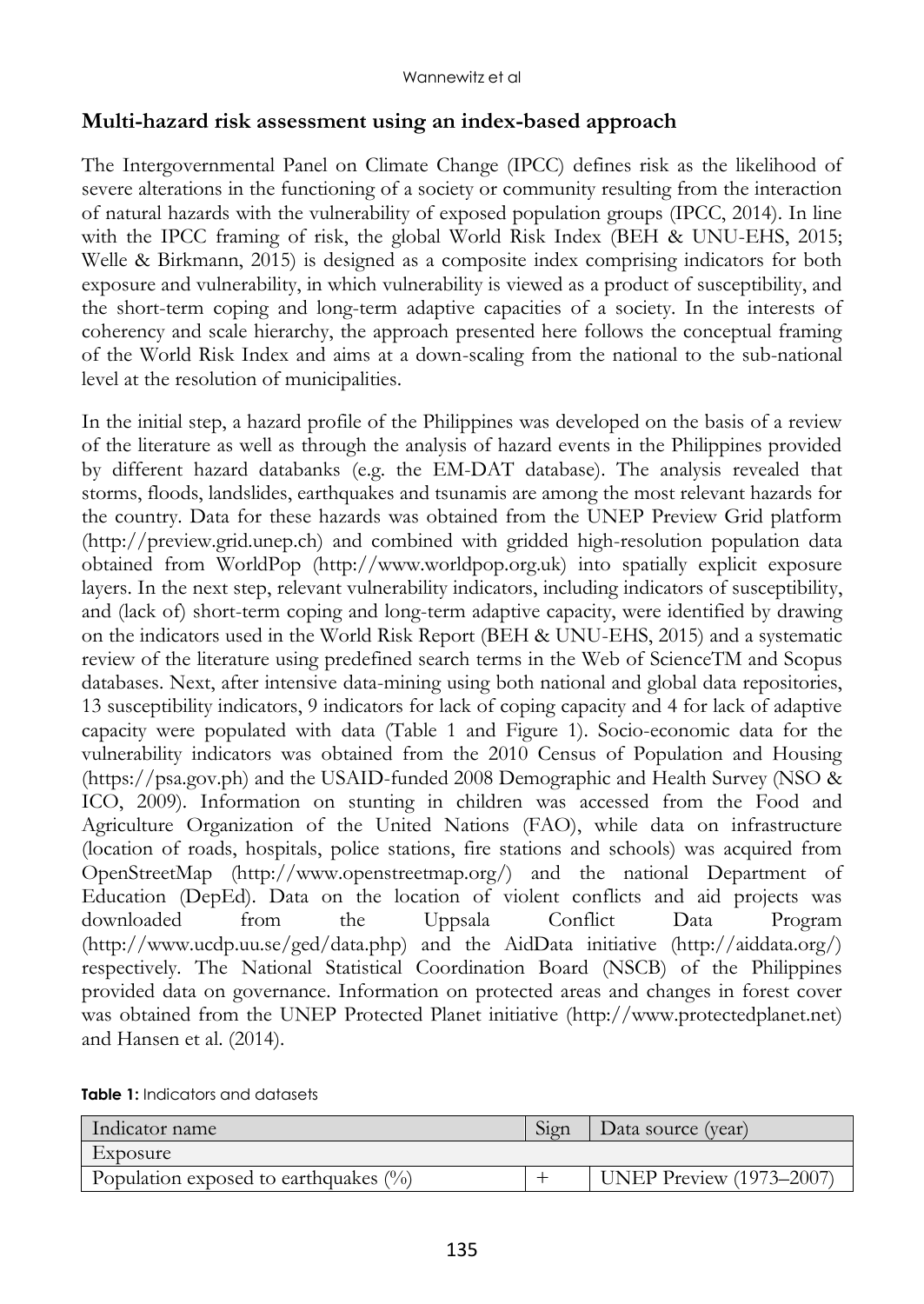| Population exposed to storms/cyclones $(\%)$       | $^{+}$                   | <b>UNEP Preview (1970-2009)</b> |  |
|----------------------------------------------------|--------------------------|---------------------------------|--|
| Population exposed to storm surges $(\%)$          |                          | <b>UNEP Preview (1975-2007)</b> |  |
| Population exposed to floods (%)                   |                          | <b>UNEP Preview (1999–2007)</b> |  |
| Population exposed to landslides due to            | $^{+}$                   | <b>UNEP Preview (2010)</b>      |  |
| earthquakes (%)                                    |                          |                                 |  |
| Population exposed to landslides due to            | $^{+}$                   | <b>UNEP Preview (2010)</b>      |  |
| precipitation (%)                                  |                          |                                 |  |
| Population exposed to tsunamis (%)                 | $\boldsymbol{+}$         | <b>UNEP Preview (2010)</b>      |  |
| Vulnerability (susceptibility)                     |                          |                                 |  |
| Population density (per km2)                       | $^{+}$                   | Census (2010)                   |  |
| Population without access to sanitation $(%)$      | $^{+}$                   | Census (2010)                   |  |
| Population without access to safe drinking water   | $^{+}$                   | Census (2010)                   |  |
| (0/0)                                              |                          |                                 |  |
| Population without access to electricity $(%)$     |                          | Census (2010)                   |  |
| Population living in informal settlements (%)      |                          | Census (2010)                   |  |
| Population living in poorly-constructed houses (%) | $^{+}$                   | DHS (2008)                      |  |
| Stunting in children under 5 (per km2)             | $^{+}$                   | FAO (2007)                      |  |
| Dependency ratio (%)                               | $^{+}$                   | Census (2010)                   |  |
| Dependency on agriculture (%)                      | $^{+}$                   | Census (2010)                   |  |
| Unemployment (%)                                   | $^{+}$                   | Census (2010)                   |  |
| Poverty as measured by the Wealth Index (%)        |                          | DHS (2008)                      |  |
| GDP per capita (US\$)                              |                          | <b>UNEP Preview (2010)</b>      |  |
| Conflict density (km2)                             | $^{+}$                   | <b>UCDP</b> (2015)              |  |
| Vulnerability (lack of coping capacity)            |                          |                                 |  |
| Good governance index (%)                          | $\bar{\phantom{a}}$      | <b>NSCB</b> (2008)              |  |
| Road density: primary, secondary, tertiary roads   | $\overline{\phantom{a}}$ | OpenStreetMap (2015)            |  |
| (per km2)                                          |                          |                                 |  |
| Population without a car/motorcycle (%)            | $^{+}$                   | Census (2010)                   |  |
| Population without a boat $(\%)$                   | $^{+}$                   | Census (2010)                   |  |
| Shelter density: primary/secondary schools (per    | $\bar{\phantom{a}}$      | Government, DepEd (2015)        |  |
| km2)                                               |                          |                                 |  |
| Density of emergency services (per km2)            | $\frac{1}{2}$            | OpenStreetMap (2015)            |  |
| Households without a mobile phone $(\%)$           |                          | Census $(2010)$                 |  |
| Households without access to the internet $(%)$    |                          | Census (2010)                   |  |
| Households without access to media (radio/TV)      | $^{+}$                   | Census (2010)                   |  |
| $\binom{0}{0}$                                     |                          |                                 |  |
| Vulnerability (lack of adaptive capacity)          |                          |                                 |  |
| Illiteracy $(\%)$                                  | $\boldsymbol{+}$         | Census (2012)                   |  |
| Protected areas (%)                                | $\equiv$                 | UNEP WCMC (2015)                |  |
| Forest cover change (%)                            | $^{+}$                   | Hansen et al. 2013 (2000-       |  |
|                                                    |                          | 2014)                           |  |
| Density of aid projects (per km2)                  | $\Box$                   | AidData (2010-2014)             |  |
|                                                    |                          |                                 |  |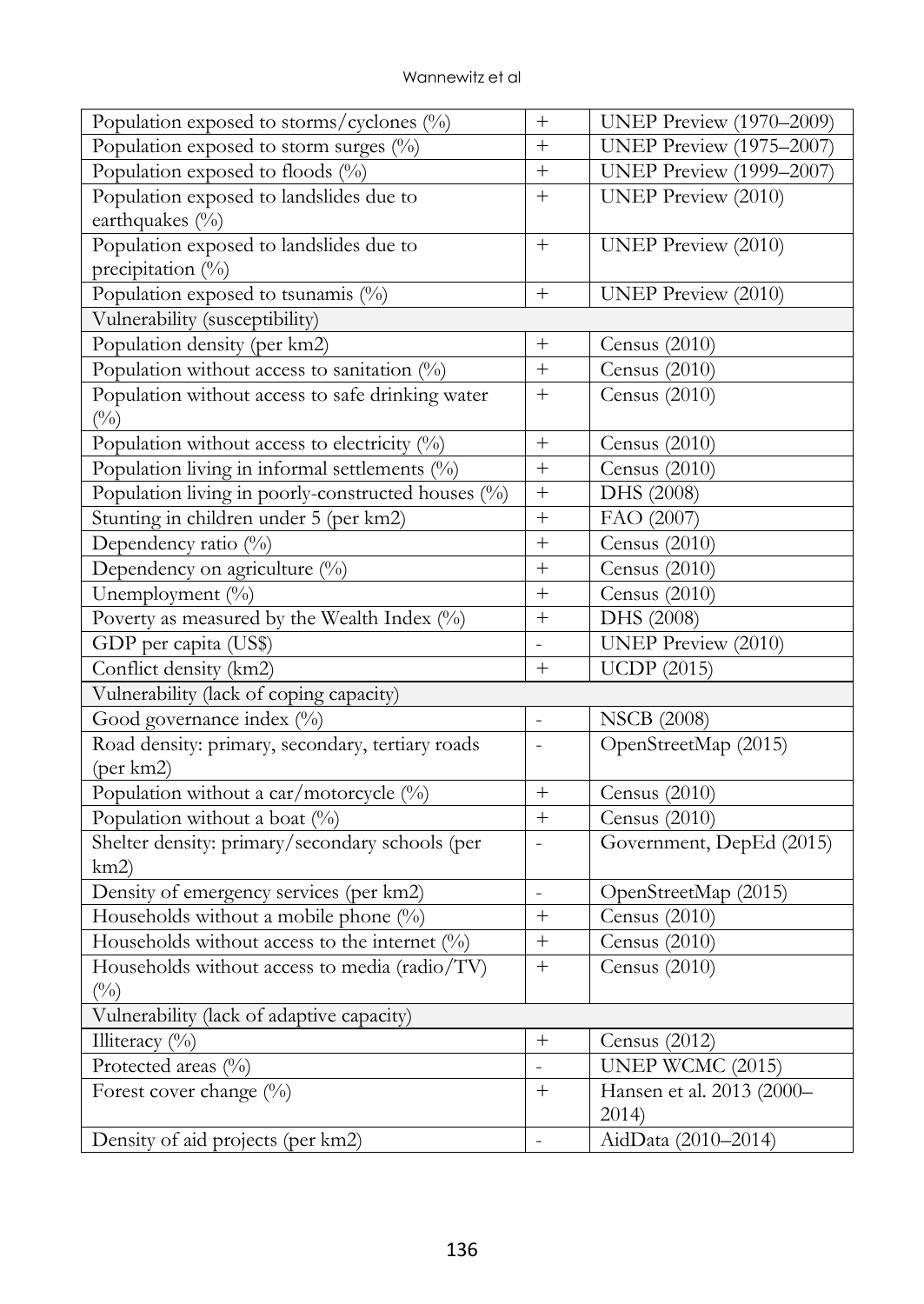Following data acquisition, the data were aggregated to municipal level where necessary. For four indicators (stunting in children, poverty, poor housing and good governance) where data was missing for a small proportion of the 1,634 municipalities/cities  $\left($  < 10%), data was imputed using the average provincial scores (good governance, stunting in children) and Inverse Distance Weighted (IDW) interpolation (poverty, poor housing). After testing for multicollinearity, the indicator "population living in poorly-constructed houses (%)" was removed due to high collinearity with "poverty  $(\%)$ ", resulting in a final set of 31 indicators that were used to construct the index. To render the data comparable, linear max normalization was used. During this step, several indicators (e.g. GDP per capita, good governance, road density, shelter density, density of emergency services, protected areas, and density of aid projects) were adjusted according to their sign (see Table 1) to ensure that high indicator scores always contributed to an increase in vulnerability and risk. Using the normalized indicators as an input, a weighted linear additive aggregation (summation) method was used to combine the exposure indicators into a multi-hazard exposure, and the vulnerability indicators into a vulnerability index. The exposure and vulnerability indices were then combined in a multi-hazard risk index by means of multiplicative aggregation. Indicators and components of vulnerability and risk were weighted equally. Figure 1 shows the overall concept of the index and its components (adapted from Welle & Birkmann, 2015), as well as its actual calculation.



**Figure 1:** The components of the multi-hazard risk index and the indicators used for the Philippines (adapted in part from BEH & UNU-EHS, 2015 and Welle & Birkmann, 2015). \*This indicator was removed due to very high correlation with poverty.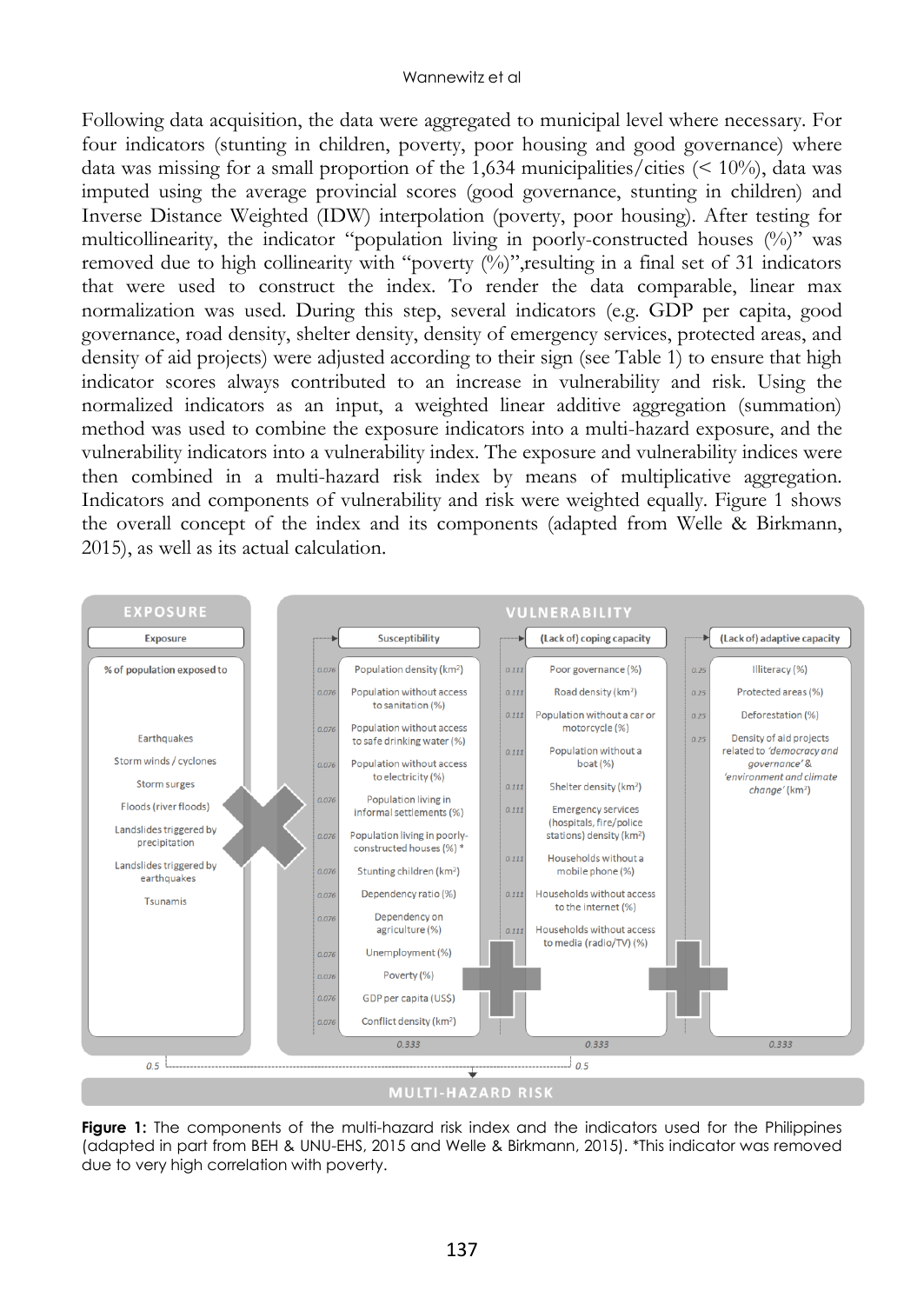## **3 Preliminary results and outlook**

# **Multi-hazard risk in the Philippines**

Figure 2 shows the multi-hazard risk index at municipality level. In addition to the overall risk (panel 1), the figure also shows the two components of risk, i.e. exposure (panel 2) and vulnerability (panel 3). Comparing panels 2 and 3, it becomes evident that the two components of risk are heterogeneous across the country. Exposure to natural hazards is particularly high in the northern and central parts of the country (primarily due to a combination of typhoons, landslides and earthquakes), and high levels of vulnerability prevail in the south. These combinations of factors lead to an overall high level of multi-hazard risk in almost all parts of the country, except for the western and some of the southern parts of the country.



**Figure 2:** Multi-hazard risk (panel 1), exposure (panel 2) and vulnerability (panel 3) in the Philippines.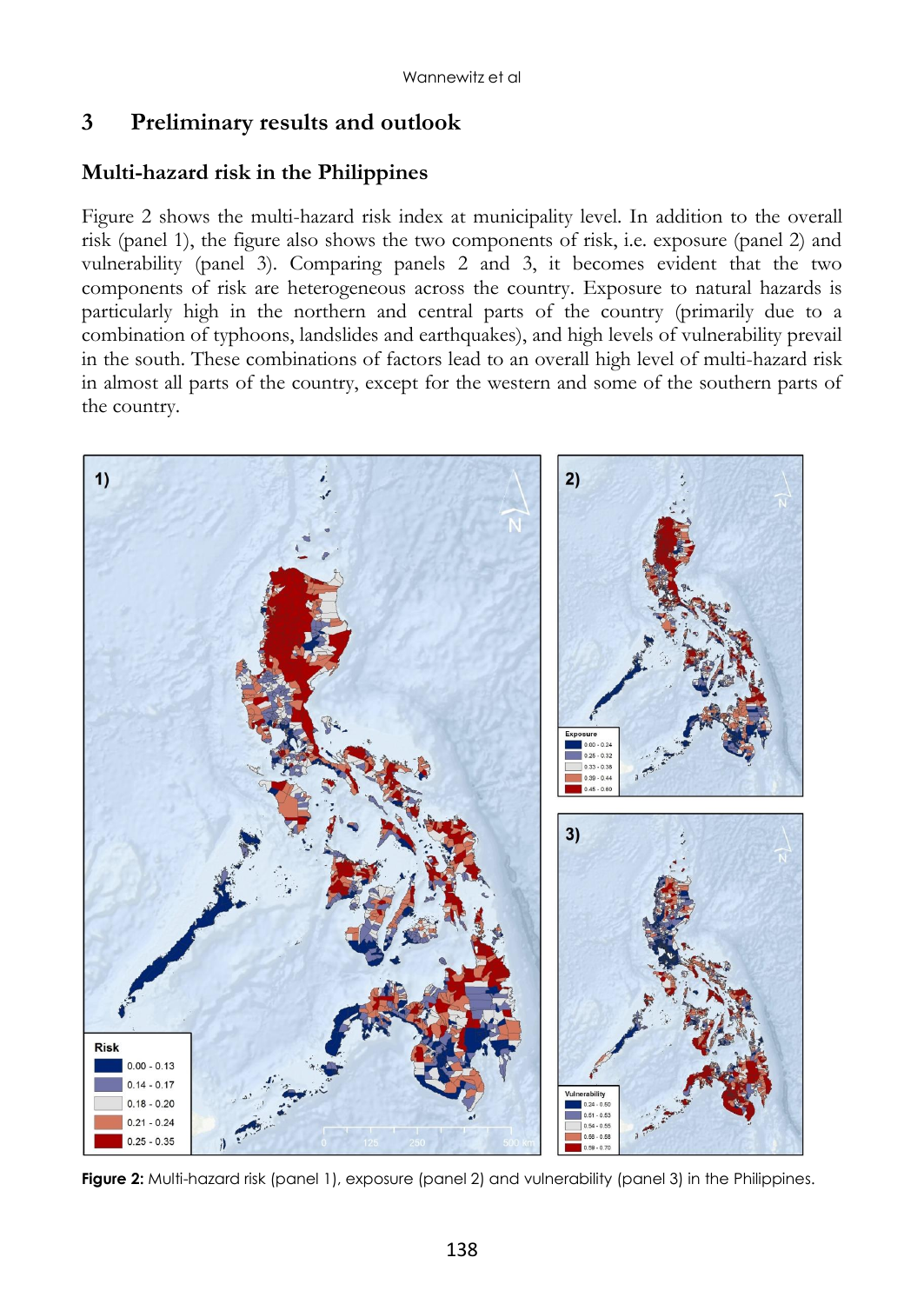Analysing the patterns of the two components of risk provides valuable information regarding the composition and spatial distribution of the overall multi-hazard risk and can potentially be of use for spatially-informed risk management policies. However, the usefulness and applicability of the index for targeted disaster risk reduction (DRR) and climate change adaptation (CCA) still has to be validated by experts. Furthermore, the approach presented has several limitations. To date, only quantitative indicators have been considered in the construction of the index, while qualitative information, such as the presence of end-to-end early warning systems, risk awareness, preparedness training, social capital, existing adaptation strategies, etc. was not included. Hence, although the indicators included here are ones that are often used in multi-hazard risk assessments, the index cannot provide a comprehensive picture of disaster risk; rather, it provides an initial estimation of the spatial distribution of multi-hazard exposure, vulnerability and risk in the Philippines. In addition to the validation of its usability and applicability for DRR and CCA, future work will address the issue of indicator weights, analyse the sensitivity of the index to changes in the input parameters, and evaluate possible scale effects by comparing the findings with the results of the World Risk Index at the national level.

#### **Utility for decision-making**

Besides the development and calculation of an index, the validity of index-based approaches (and the resulting maps) for decision-making and planning purposes is a crucial aspect of every risk-mapping exercise. This is currently examined through interviews with relevant state and non-state experts in the fields of DRR and CCA in the Philippines. Relevant actors in national disaster risk policy-making were identified on the basis of a literature review, expert consultation, and snowball sampling. Between May and June 2016, the actors identified will be interviewed on the current state of affairs concerning: risk identification in the Philippines for policy development; their perceptions of the strengths and weaknesses of index-based approaches in general, and of the presented index in particular to support decision-making processes; how risk information should be provided in order to be useful for their work. The opportunity will also be used to discuss the validity (and possibly weighting) of the indicators selected.

## **4 Conclusions**

By calculating a sub-national risk index, we were able to generate location-based risk information at municipal level, including information on multi-hazard exposure and prevailing societal vulnerability. The approach therefore helps to fill the current gap between global risk assessments with national resolution on the one hand, and very local risk assessment at village or city level on the other. Measurements at this resolution are supposedly of high relevance for informing disaster risk management policy within countries. However, the usefulness and applicability of the index for the design and implementation of real DRR and CCA measures still needs be put to the test and evaluated empirically.